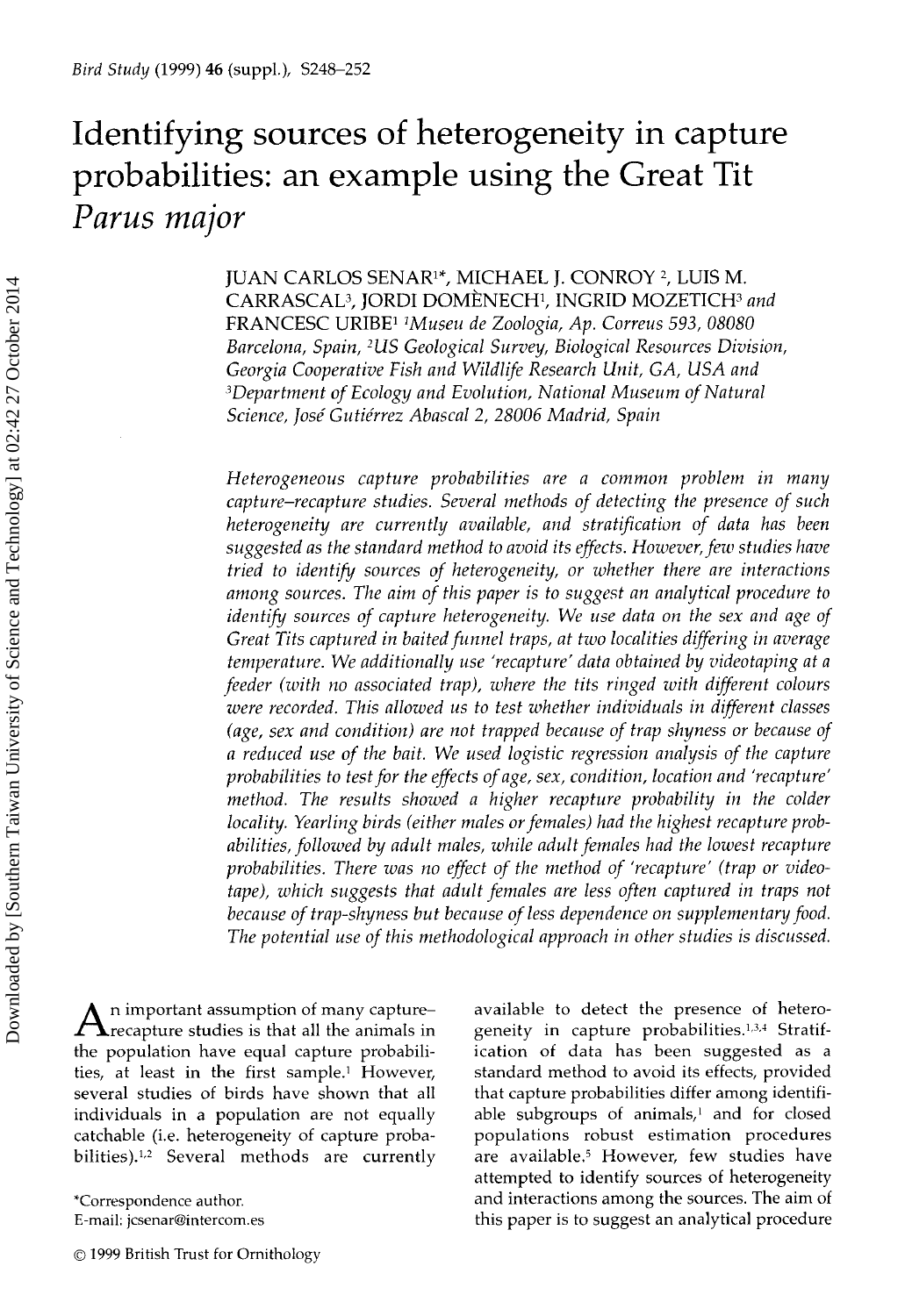#### METHODS

We used data on sex, age and body condition of Great Tits *Parus major* captured in funnel traps baited with peanuts. Great Tits used in this study were trapped in the winter of 1994-95 at two localities: Sarria (Barcelona, northeast Spain), a typical mild weather Mediterranean area at sea level, and Ventorrillo (Madrid, central Spain) a mountainous (1500 m asl) cold continental area. The two localities also differed in the availability of natural food (four times more arthropods in Barcelona than in Madrid). In total, 36 Great Tits were captured in Barcelona, across six trapping occasions, during the first half of March 1995. In Madrid we captured a total of 31 birds, on nine trapping occasions during the first half of November 1994. On capture, each bird was given a numbered aluminium ring and a unique combination of three colour rings. For each bird we recorded sex and age, $67$  body mass (to 0.1 g, with a digital balance), pectoral muscle thickness, measured with a portable Krautkramer ultrasound device,<sup>8</sup> and tarsuslength (to 0.1 mm with a digital caliper). Body mass and pectoral muscle depth were standardized for size $9,10$  (i.e. tarsus), so that a short- and a long-term measure of body condition were obtained.

Capture histories were analysed with the program CAPTURE<sup>3</sup> to test for sources of variation in capture probabilities. Specifically, we were interested in whether capture probabilities varied only among individuals and sites (site-stratified model  $M_h$ ), as opposed to a behavioural response to capture (models  $M_{\rm b}$ ,  $M_{\text{bh}}$ ) or varying over time (models  $M_{\text{t}}$ ,  $M_{\text{th}}$ ,  $M_{\text{th}}$ ,  $M_{\text{th}}$  $M_{\text{thb}}$ ).<sup>a</sup> If these latter factors could be ruled out, analysis would be considerably simplified, as seen below.

In this situation, simple methods can be used to relate the proportion of times an individual animal is captured to individual attributes and sites. Given the short trapping period, we considered that the population was closed to additions and deletions. Model selection criteria used within CAPTURE are based on goodness-of-fit tests and tests between models. <sup>1</sup>

In addition to capture—recapture data, we

used resighting data obtained by videotaping at a feeder (with no associated trap), where the different colour-ringed tits were recorded. This allowed us to test whether individuals in different classes (age, sex and condition) were not trapped because of differential trap shyness, or because of a reduced use of the bait. These data were not analysed with CAPTURE, but were used in the logistic regression approach (see later). The videotape observations were treated as separate occasions interspersed among capture occasions.

If model  $M<sub>h</sub>$  is appropriate,<sup>5</sup> then the analysis is based only on the frequency of captures, i.e. the number of animals caught once, twice, etc. We used logistic regression analysis to model the response of the number of captures for each animal, as a proportion of the total number of capture occasions, to test for the effects of age (yearling versus adult), sex, mass, muscle condition, location (mild versus cold weather) and 'recapture' method (true capture versus videotape recording). We used the proportion of days on which an individual bird was captured as the response variable, instead of the typical binary response variable normally used in logistic regression analyses. We therefore performed analyses with binomial errors and a logit link function. We constructed all six possible variable models using the above factors and evaluated them using AIC.<sup>11</sup> Based on these results we then added interaction terms and evaluated these by AIC.

#### RESULTS

Barcelona capture—recapture data, analysed with CAPTURE, showed significant heterogeneity in capture probabilities (Table 1). No behavioural or time-specific variation in trapping probabilities was detected. The same result was obtained with the Madrid data (Table 1). For both localities, the model selection criteria strongly suggested the heterogeneity model (Table 2). Using the jackknife estimator we estimated a population size of 64 (se =  $\pm$ 10.9) Great Tits for Barcelona, and 42 (se =  $\pm$ 6.6) for Madrid. Average recapture probabilities on individual trapping occasions were 0.20 for Barcelona birds, and 0.28 for Madrid.

We evaluated 68 logistic regression models of capture probability including the factors age, sex, mass, muscle thickness, locality and obser-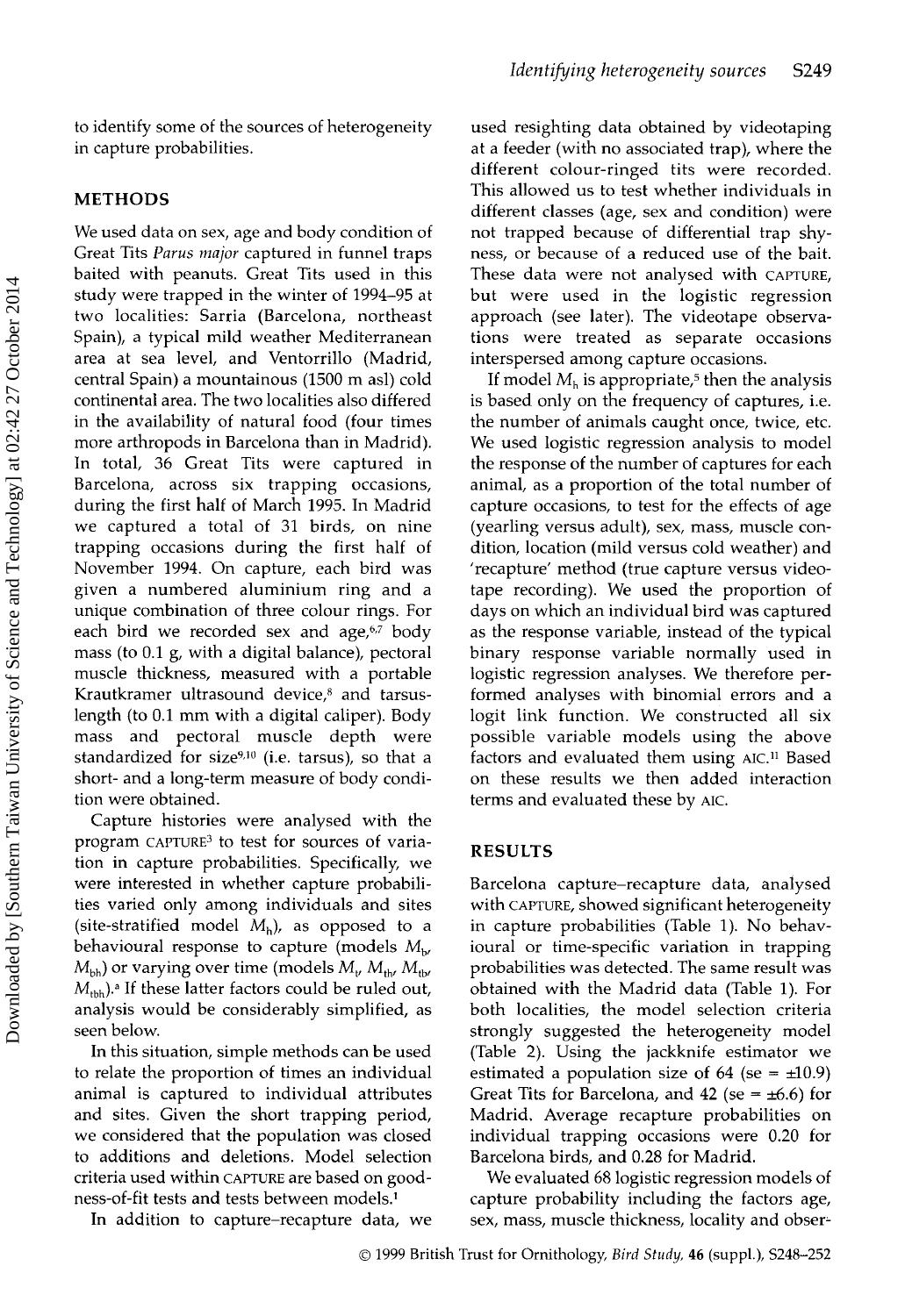Table 1. Model selection results from the analyses of Great Tit capture-recapture data (program CAPTURE) based on trapping, according to locality (Barcelona versus Madrid). Models 'not  $M_{\rm h}$ ' and 'not  $M_{\rm b}$ ' refer to the alternative hypotheses that data do not fit these models, compared with the null hypothesis of fit.  $\chi^2$ values are for likelihood-ratio tests between models.

| Models tested                   | $\chi^2$ | df | P      |
|---------------------------------|----------|----|--------|
| Barcelona                       |          |    |        |
| $M_0$ vs. $M_h$                 | 9.12     | 2  | 0.01   |
| $M_0$ vs. $M_h$                 | 1.89     | 1  | 0.17   |
| $M_0$ vs. $M_*$                 | 5.46     | 5  | 0.36   |
| $Mh$ vs. not $Mh$               | 5.21     | 5  | 0.39   |
| $M_h$ vs. not $M_h$             | 9.43     | 8  | 0.31   |
| $Mb$ vs. $Mbh$                  | 3.81     | 7  | 0.80   |
| Madrid                          |          |    |        |
| $M_0$ vs. $M_h$                 | 54.51    | 3  | <0.001 |
| $M_0$ vs. $M_h$                 | 0.03     | 1  | 0.87   |
| $M_0$ vs. $M_t$                 | 4.50     | 8  | 0.81   |
| $M_h$ vs. not $M_h$             | 5.55     | 8  | 0.70   |
| $M_{\rm h}$ vs. not $M_{\rm h}$ | 7.61     | 11 | 0.75   |
| $Mh$ vs. $Mbh$                  | 6.91     | 8  | 0.54   |

vation method, and several interaction terms (see Table 3). Based on AIC, the best model included locality, age, sex and the interaction between sex and age (Table 3); all other models had AIC values more than four times that for the

Table 2. Model selection criteria for trapping data for both localities as displayed by program CAPTURE. Values are obtained from a special application of multivariate discriminant function analysis. The populations are the eight models and the measurements are the significance levels from the seven tests. The objective of the discriminant analysis is to weight and linearly combine the significance levels of the seven tests in some fashion so that the models are forced to be as statistically distinct as possible. The 'best' model, which should be selected, is the one with the maximum value from the discriminant function (in this case  $M_h$ ). See Otis *et al.*<sup>5</sup>

| Model         | Barcelona | Madrid |  |
|---------------|-----------|--------|--|
| $M_0$         | 0.90      | 0.89   |  |
| $M_{h}$       | 1.00      | 1.00   |  |
| $M_{\rm b}$   | 0.50      | 0.27   |  |
| $M_{bh}$      | 0.67      | 0.45   |  |
| $M_{\rm t}$   | 0.00      | 0.00   |  |
| $M_{th}$      | 0.55      | 0.33   |  |
| $M_{\rm tb}$  | 0.42      | 0.31   |  |
| $M_{\rm tbh}$ | 0.79      | 0.57   |  |

Table 3. Ranking, by AIC, of the best 10 models out of 68 fitted for testing effects of individual animal attributes, location, and method (capture or video) on capture frequency of Great Tit.

| Model<br>rank | Variables included            | AIC.    |
|---------------|-------------------------------|---------|
|               | Sex Age Location Sex×Age      | 1402.31 |
| 2             | Sex Age Location              | 1406.82 |
| З             | Sex Age Location Sex×Location | 1408.06 |
| 4             | Sex Age WBC Location          | 1408.59 |
| 5             | Sex Age Location AgexLocation | 1408.60 |
| 6             | Sex Age MBC Location          | 1408.72 |
|               | Sex Age WBC Location Method   | 1410.34 |
| 8             | Sex Age MBC Location Method   | 1410.44 |
| 9             | Age Location                  | 1410.53 |
| 10            | Sex Age WBC MBC Location      | 1410.58 |

Sex, male or female; Age, juvenile or adult; WBC, mass body condition; MBC, muscle body condition; Location, Barcelona or Madrid; Method, capture or video.

best model, which exceeds the two to three times minimal difference considered to represent substantial improvement in model performance (DR. Anderson, pers. comm.). Great Tits showed a higher recapture probability in Madrid. Yearling birds (either males or females) had higher recapture probabilities, followed by adult males and, lowest, adult females (Fig. 1). There was no effect either of body mass, or recapture method (trap or videotape).

#### DISCUSSION

There are many kinds of trapping device avail $able.<sup>12-14</sup> Several of them rely on bait, since this$ attracts a large number of animals to the trap. However, it is generally known that the use of bait may lead to several types of trap response. 1,2,15 Distinguishing differential trap response between different classes from true heterogeneity (e.g. differential use of bait) is more difficult. However, the lack of an effect of recapture method (trap or videotape) on capture probabilities suggests certain animals are captured less frequently not because of differential trap response, but because of a reduced use of supplementary food. Thus, yearling Great Tits were found to use feeders more heavily than adults. Adult females were least dependent on food supplementation. The

O 1999 British Trust for Ornithology, *Bird Study,* 46 (suppl.), S248-<sup>252</sup>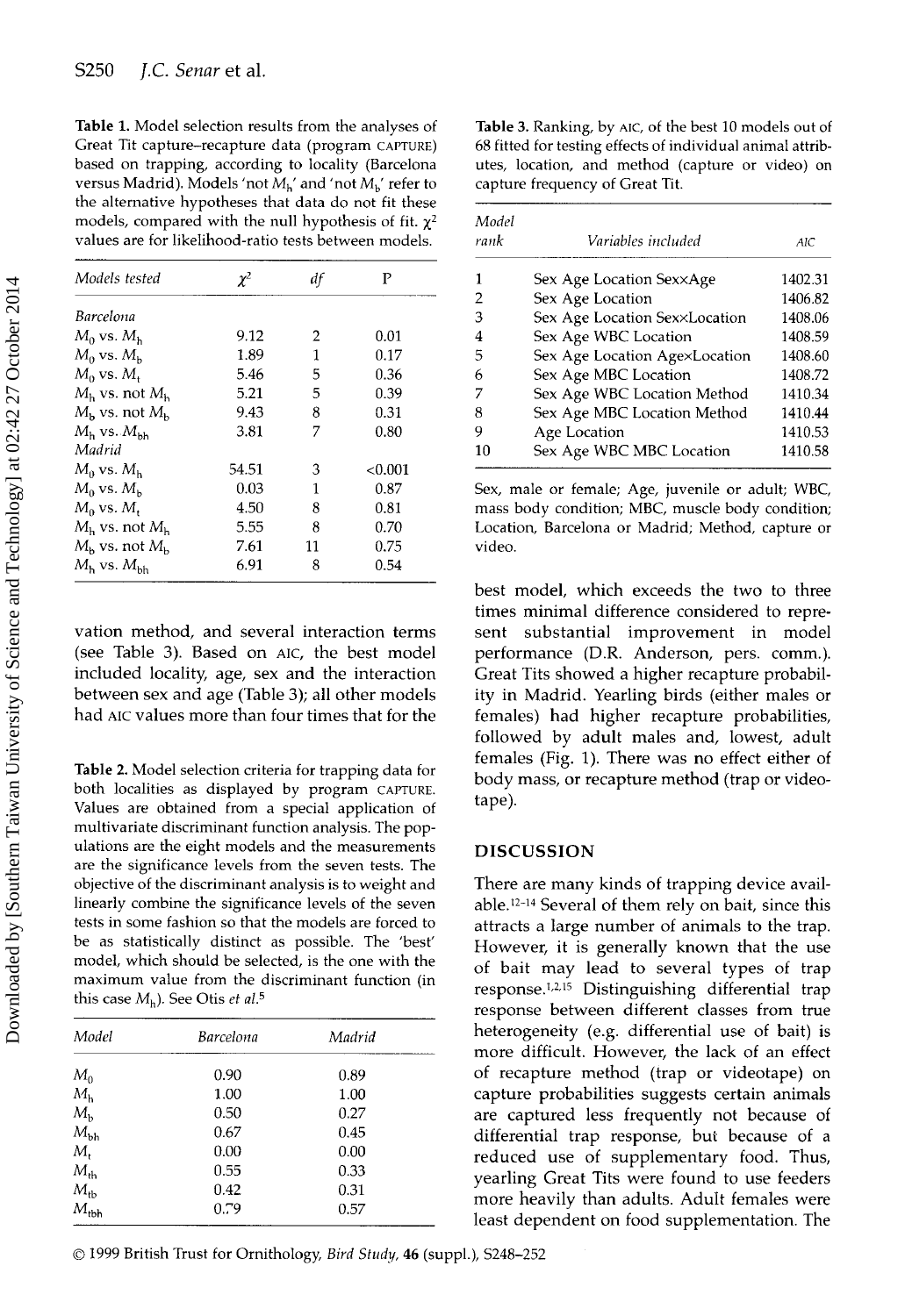



Figure 1. Variation in capture probabilities according to locality, sex and age. (a) Observed values and standard errors; (b) predicted values.  $\blacktriangle$ , Barcelona;  $\blacksquare$ , Madrid.

Madrid trap site had higher recapture probabilities, presumably because of lower availability of natural food, lower temperatures or both. The difference between the two sites may be confounded with the time of the year, since Madrid birds were trapped in November and Barcelona ones in March. However, since interlocality differences in food availability and temperature was much higher than that between periods within a locality (pers. obs.), we think that the confounding effect is minimal. Additionally, any confounding effect of this kind would not change our main conclusion that capture probabilities are not fixed within each sex or age class, but may vary among individuals and between different samples.

These results are not surprising, but a review of the literature shows that the direction of the differences in capture probability varies among species and even localities.<sup>16</sup> For instance, Black-capped Chickadees *Parus atricapillus* do not show sex or age differences in the use of feeders, and ambient temperature has no apparent effect.<sup>17</sup> In Britain, female Great Tits use supplementary food more than males,<sup>18</sup> whereas in The Netherlands it is adults which mostly take advantage of this additional energy supply.<sup>19</sup> Thus it is important to consider both the possibility that a given trapping method results in heterogeneity of capture probabilities (and thus biases in estimates), as well as to identify the likely sources of heterogeneity, as these may differ among species, study sites and populations. Trapping heterogeneity (or 'bias') is not necessarily a problem, provided it is taken into account in study design and analyses. <sup>2</sup>° Our approach is simple, it was powerful enough to detect interactions in this study and it may be valuable to other capture—recapture studies.

Variation in capture probabilities between sites because of climatic differences, and within sites because of individual attributes (sex and age), reaffirms the importance of proper incorporation of capture probabilities into estimation of demographic parameters, in lieu of *ad hoc* estimation.' Knowledge of the sources of this variation can be useful in study design, for example in utilizing Pollock's robust design' incorporating both open and closed capture—recapture models. Knowledge that individual and site-specific factors may influence capture probabilities also makes it important to record these factors, and where possible to incorporate them as covariates to reduce the variability of estimates of the parameters of primary interest, such as abundance<sup>21</sup> or survival rates.<sup>22</sup>

## ACKNOWLEDGEMENTS

We are grateful to R. Pradel and R. Barker for critical comments on the manuscript. We thank M.L. Arroyo, D. Bone, L. Bone, J. Pujades, A. Bonan and J. Pascual for field assistance. We gratefully acknowledge the support provided by the North Atlantic Treaty Organisation through grant C.G. 950147 to M.J.C. and J.C.S., and by Dirección General de Investigación Científica y Téchnica, from the Spanish Government, through DGICYT grants PB92- 0044-0O2 and PB95-0102-0O2 to J.C.S., L.M.C. and F.U. The Georgia Cooperative Fish and Wildlife Research Unit is jointly sponsored by